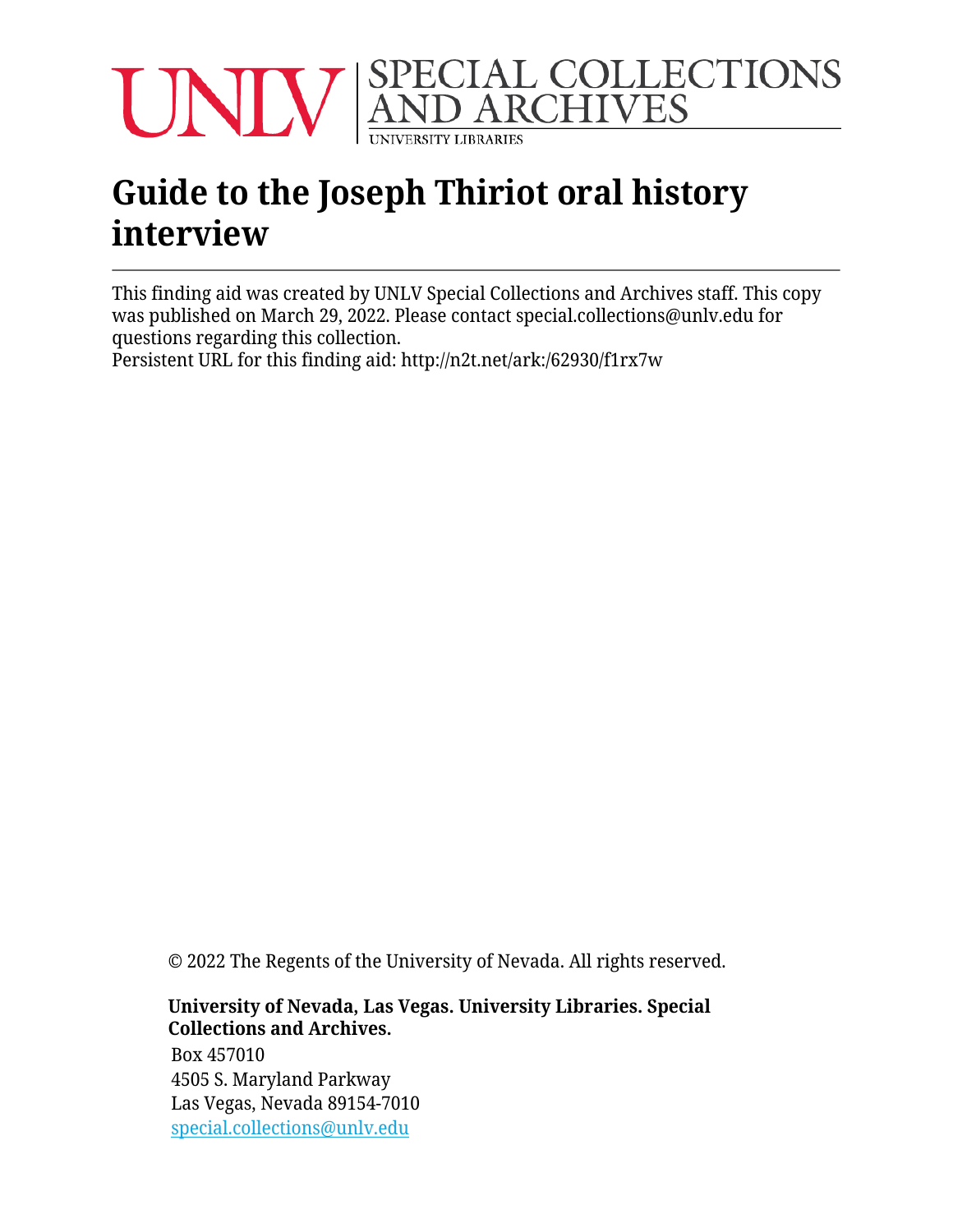# <span id="page-1-0"></span>**Table of Contents**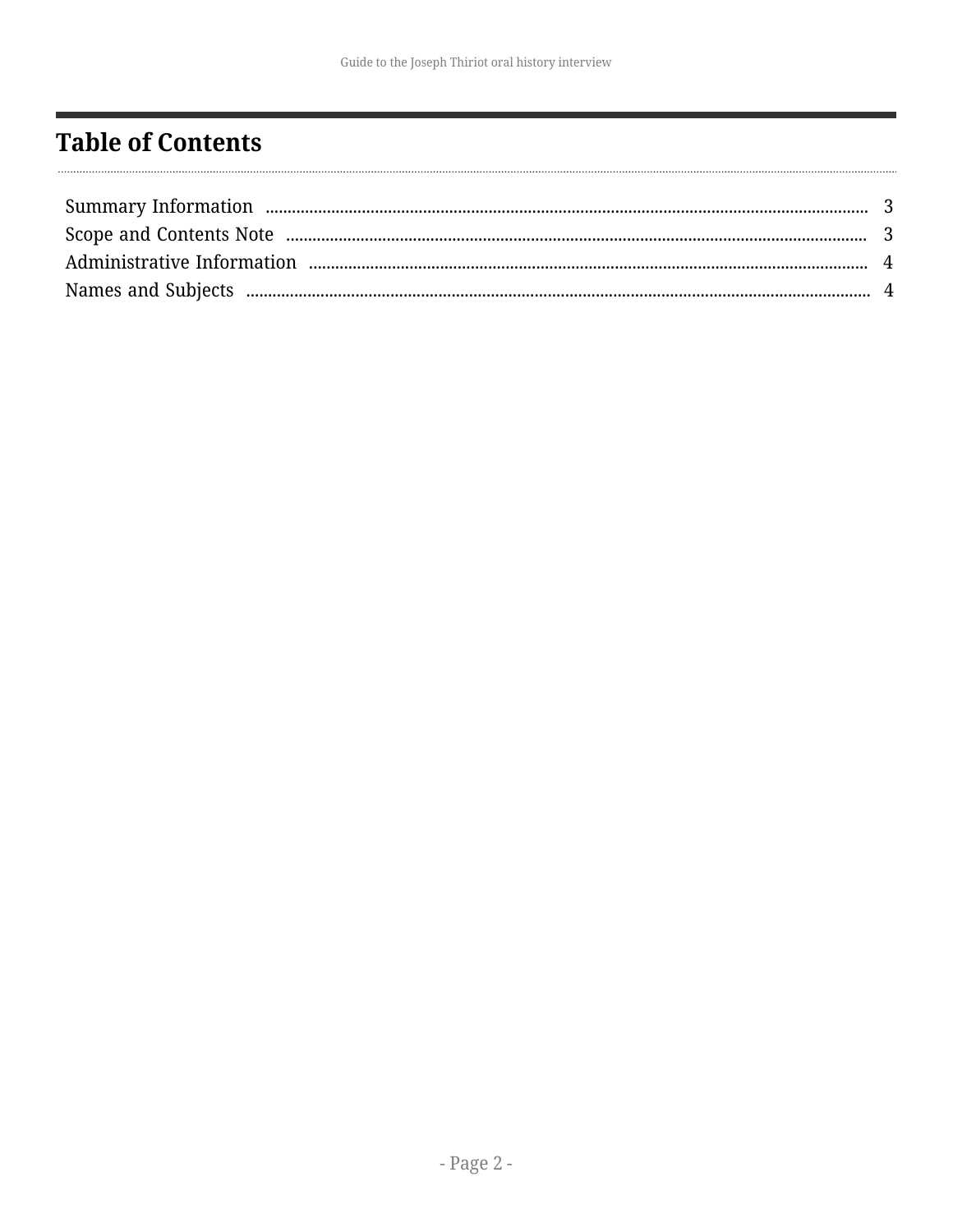### <span id="page-2-0"></span>**Summary Information**

| <b>Repository:</b>                  | University of Nevada, Las Vegas. University Libraries. Special<br><b>Collections and Archives.</b>                                                                                                                                                                                                                                                                                                                                                                                                              |
|-------------------------------------|-----------------------------------------------------------------------------------------------------------------------------------------------------------------------------------------------------------------------------------------------------------------------------------------------------------------------------------------------------------------------------------------------------------------------------------------------------------------------------------------------------------------|
| <b>Creator:</b>                     | Thiriot, Joseph, 1906-2009                                                                                                                                                                                                                                                                                                                                                                                                                                                                                      |
| Contributor:                        | UNLV University Libraries Oral History Collection                                                                                                                                                                                                                                                                                                                                                                                                                                                               |
| Title:                              | Joseph Thiriot oral history interview                                                                                                                                                                                                                                                                                                                                                                                                                                                                           |
| ID:                                 | OH-01812                                                                                                                                                                                                                                                                                                                                                                                                                                                                                                        |
| Date:                               | 2007 April 19                                                                                                                                                                                                                                                                                                                                                                                                                                                                                                   |
| Date:                               | 2007 May 11                                                                                                                                                                                                                                                                                                                                                                                                                                                                                                     |
| <b>Physical</b><br>Description:     | 3 Digital Files (0.089 GB) MP3                                                                                                                                                                                                                                                                                                                                                                                                                                                                                  |
| Language of the<br><b>Material:</b> | English                                                                                                                                                                                                                                                                                                                                                                                                                                                                                                         |
| Abstract:                           | Oral history interview with Joseph Thiriot conducted by Patrick<br>Carlton on April 19, 2007 and May 11, 2007 for the UNLV<br>University Libraries Oral History Collection. In this interview,<br>Thiriot discusses his early life in Provo, Utah and moving to Las<br>Vegas, Nevada. He describes growing up on a ranch, attending<br>Brigham Young University (BYU), and the University of Utah<br>(UoU) during the 1930s. Lastly, Thiriot talks about the importance<br>of education and becoming a teacher. |

#### **Preferred Citation**

Joseph Thiriot oral history interview, 2007 April 19 and 2007 May 11. OH-01812. [Cite format consulted: Audio recording or Transcript.] Oral History Research Center, Special Collections and Archives, University Libraries, University of Nevada, Las Vegas. Las Vegas, Nevada.

#### **^** [Return to Table of Contents](#page-1-0)

### <span id="page-2-1"></span>**Scope and Contents Note**

Oral history interview with Joseph Thiriot conducted by Patrick Carlton on April 19, 2007 and May 11, 2007 for the UNLV University Libraries Oral History Collection. In this interview, Thiriot discusses his early life in Provo, Utah and moving to Las Vegas, Nevada. He describes growing up on a ranch, attending Brigham Young University (BYU), and the University of Utah (UoU) during the 1930s. Lastly, Thiriot talks about the importance of education and becoming a teacher. Digital audio available; no transcript available.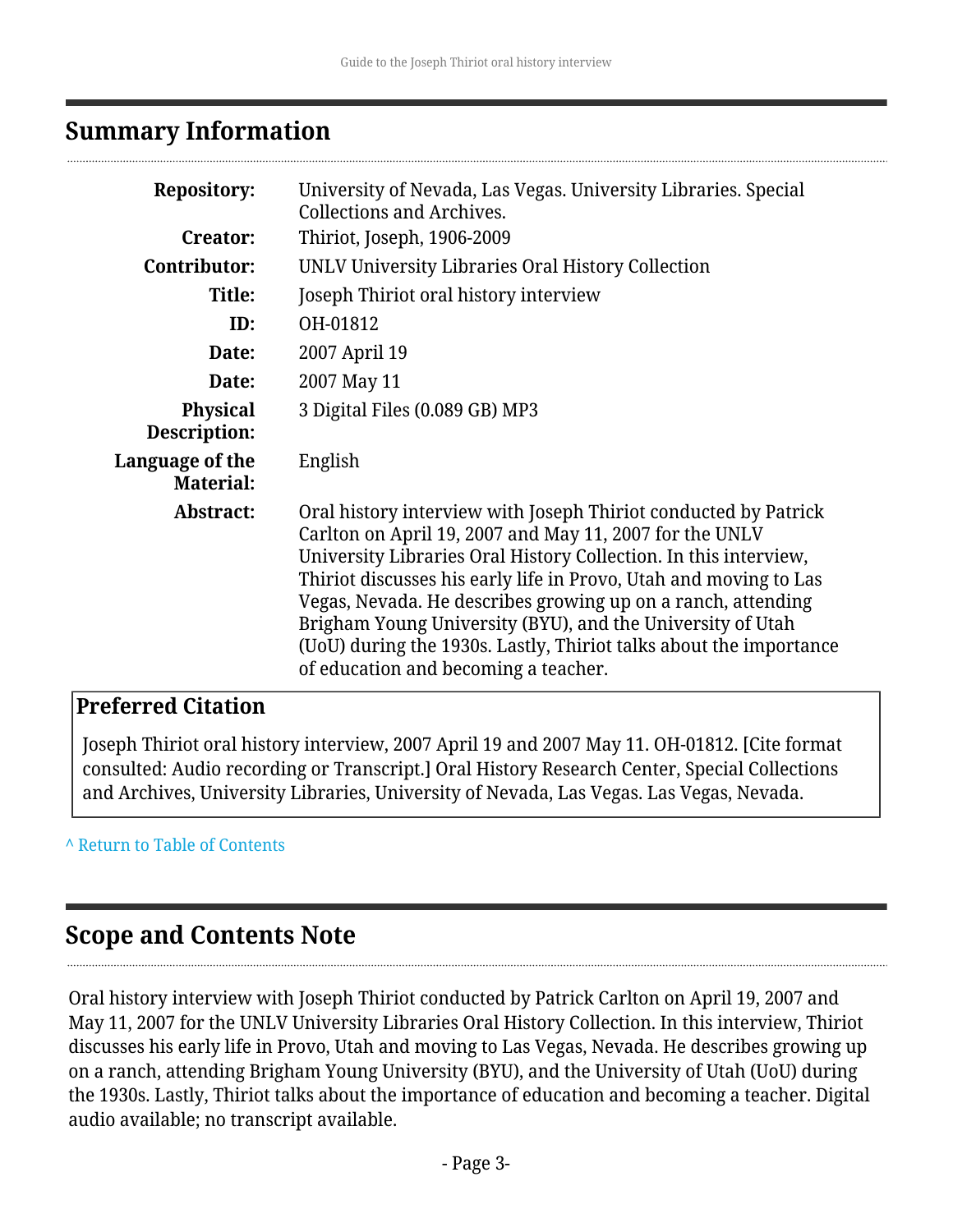# <span id="page-3-0"></span>**Administrative Information**

#### **Access Note**

Collection is open for research. Where use copies do not exist, production of use copies is required before access will be granted; this may delay research requests. Advanced notice is required.

### **Publication Rights**

Materials in this collection may be protected by copyrights and other rights. See [Reproductions](http://www.library.unlv.edu/speccol/research_and_services/reproductions) [and Use](http://www.library.unlv.edu/speccol/research_and_services/reproductions) on the UNLV Special Collections and Archives website for more information about reproductions and permissions to publish. Some transcripts do not exist in final form, therefore any editing marks in a transcript (deletions, additions, corrections) are to be quoted as marked.

No release form is on file for this interview. The interview is accessible onsite only, and researchers must seek permission from the interviewee or heirs for quotation, reproduction, or publication. Please contact special.collections@unlv.edu for further information.

### **Acquisition Note**

This interview was conducted by the Oral History Research Center (OHRC) which is part of the UNLV University Libraries Special Collections and Archives Division.

### **Processing Note**

Interview materials were processed by UNLV Libraries Special Collections and Archives in [year]. [Your name] wrote the collection description. The audio cassette(s) for this interview have been reformatted by an external vendor into a digital format. MP3 files of the audio are available for research use. The audio has been minimally reviewed and all readily available information has been included in the description.

**^** [Return to Table of Contents](#page-1-0)

## <span id="page-3-1"></span>**Names and Subjects**

- Oral histories (document genres)
- Las Vegas (Nev.)
- Utah
- Ranch life